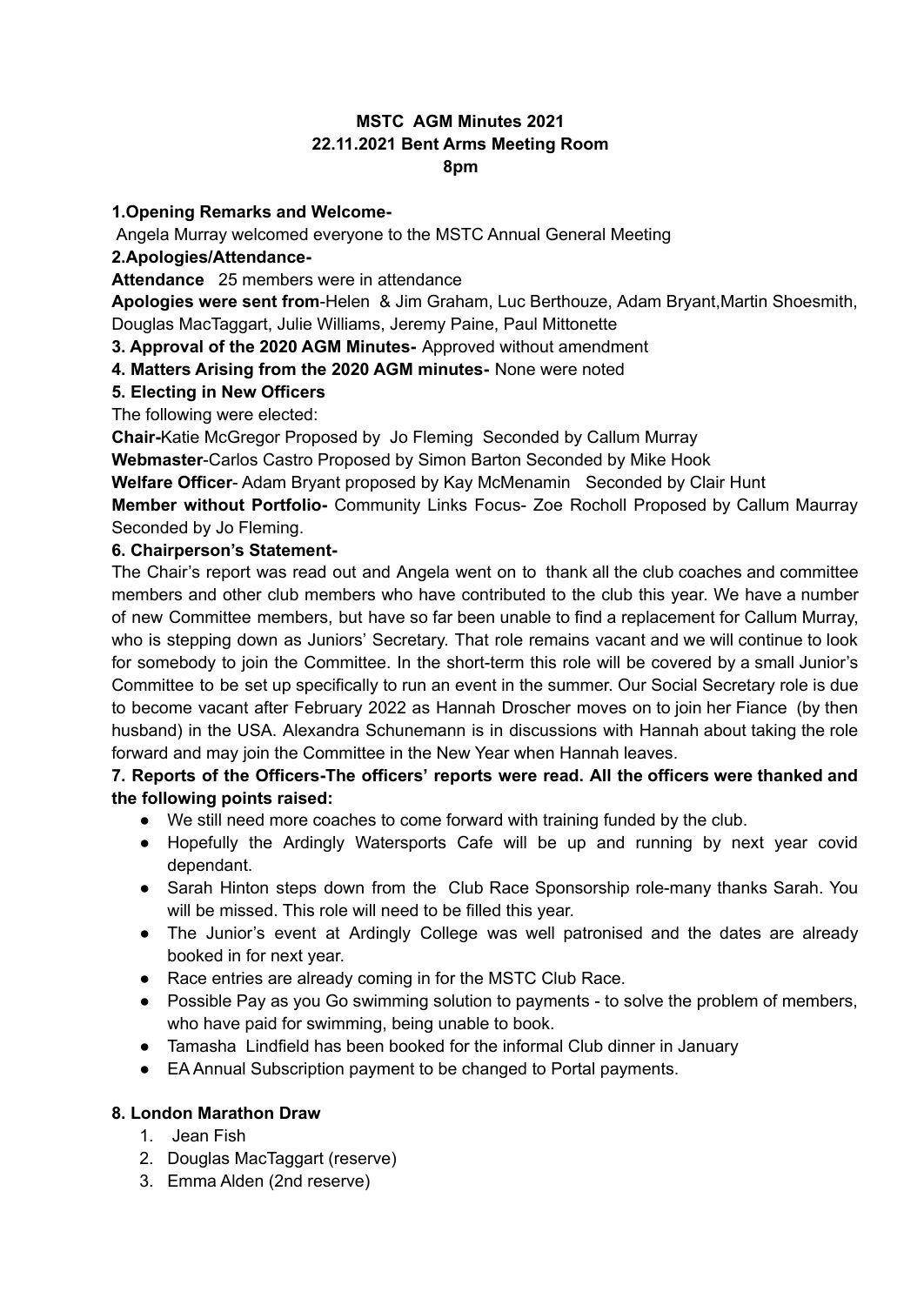## **9.Charities-**

This year we held an online vote for the Club Charity nomination. The charity that got the most votes was Chestnut Tree House Hospice.

## **A further £100 has been donated to the following charities:**

**Afasic**- Supports children with Speech,Language and Communication Needs

**Monday Group**-Voluntary rights of way workers in Sussex , maintaining, opening up and preserving footpath networks.

**Out of the Blue**-Fundraising body established in memory of Will Beckett who took his own life at Beachy head. They support Winston's Wish and Dragonflies( Childrens' Bereavement charities)The Beachy Head Chaplaincy Team and CALM(Campaign against Living Miserably)

**Sussex Search and Rescue (SuSAR)** -Primary search resource for Sussex Police. Volunteers who are professionally trained to search for vulnerable missing persons.

## **9.AOB**

Lauren Silver Swimmers remains the 5,3,1 Charity of choice

Trimark Application has started. Just waiting on DBS from WO.

Paul Hedger thanked club members for their support. Club has registered support of the 2022 White Bird (5th June, 2022) and Swim the lakes x2 (15th June and 20th July, 2022).

## **Chair's Report-Angela Murray**

## **Summary of 2021**

It's been great to get back to normal activities. And particularly good to see so many new faces. There's a real feeling of vibrancy about the club. It is strange to think that for much of the year Covid restrictions were still limiting our activities, we were in Zoom Committee Meeting mode and not seeing too much of each other.

We aimed, for 2021, to run a full programme. We have almost achieved that. Our club **Triathlon** in June was a massive success, thanks to Jo and his huge team of volunteers. Participants were absolutely delighted to be competing again and I think we all enjoyed helping to run such a feel-good event.

Thank you to Debbie Ware and team for a fantastic OWS season at Ardingly. It was fantastic to get back in the water.

We are also delighted to have been able to run a **Juniors** event at Ardingly College in July. Thanks to Callum and a big team of volunteers including coaches, Steve Mac, Doug MacTaggart, Jo Fleming, Suzanne Cole, Julie Williams, Jean Fish and Callum Murray, ably supported by volunteers, Zoe Deeley, Joanna Millington, Carol MacTaggart, Kevan Nicholson, Esther Clutton, Klara Boarder, Michelle Robinson and me. Thanks also to the weather, which was kind on the day. Not so on the Sunday for the Hedgehog Tri event that some of the children were participating in. We're keen to continue to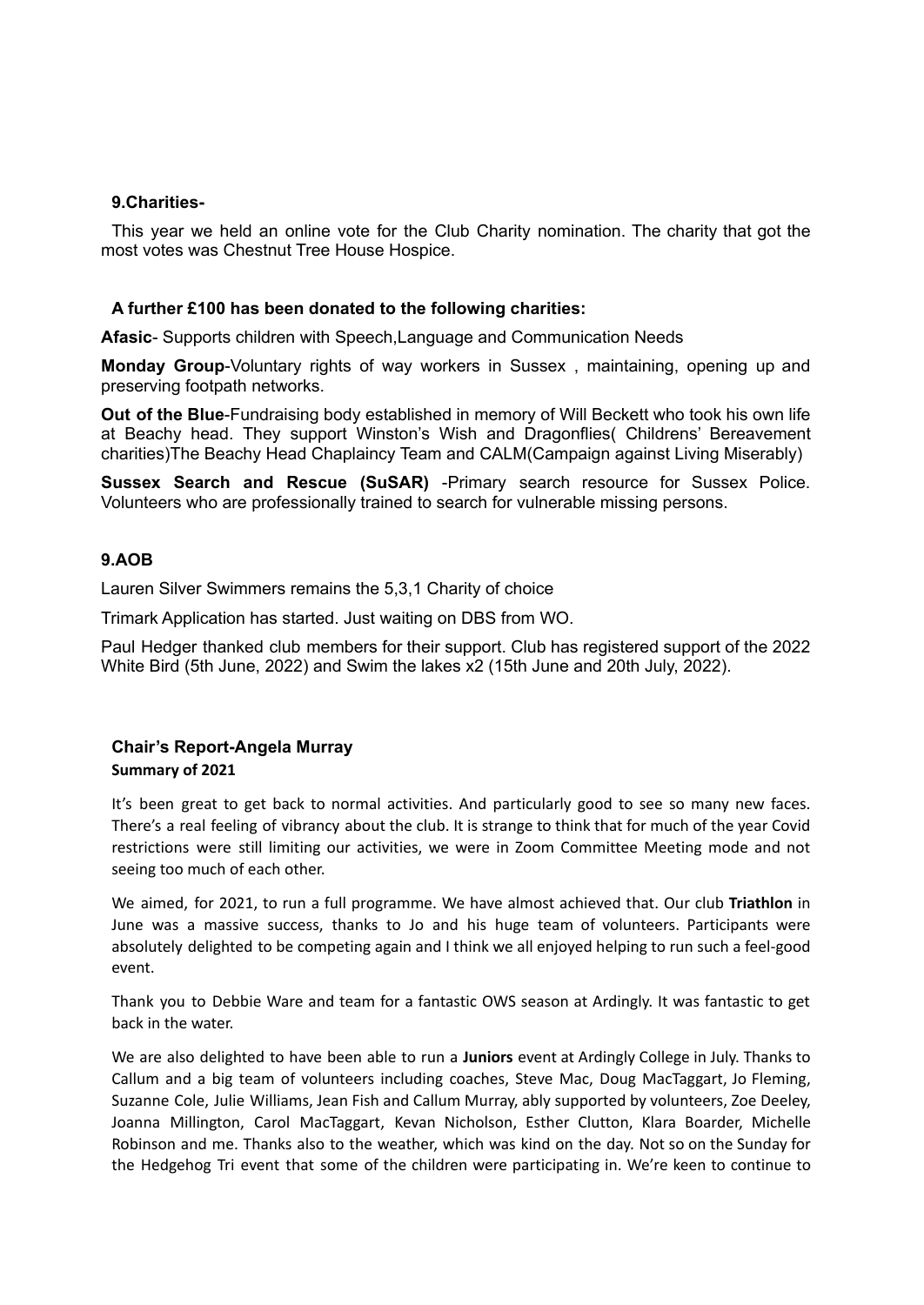develop our Juniors offering and have booked Ardingly College again for an event next July. Volunteers will be asked for nearer the time.

Sadly, we had to cancel **TriFest** again, though. We will be looking at alternatives because there didn't seem to be a lot of interest from club members. Perhaps we need to think about a slightly different event or a different weekend. (The event was scheduled for the August Bank Holiday weekend, as usual). We will be soliciting some opinions as we plan for the coming season.

I think you'll all agree what a joy our new **event booking system** is. The way members can now book training sessions via the website has marked a major step forward in the smooth-running of the club. I thank Debbie Ware for presenting the idea to the Committee so clearly and to Webmaster Mike for implementing it.

Another massive innovation this year has been the advent of the **WhatsApp** group. These groups – Training, Run, Swim etc – are not only a massive distraction and hugely entertaining, but they are also a genuinely useful tool for the exchange of information. Thank you to Head Coach Steve for seeing the potential and getting this set up.

I cannot thank Jo Millington enough for setting up the **Sunday rides**. For the first time as a club we've formalised a group ride, members have taken turns to lead and large numbers of members have participated. Thank you to Jo and to all the ride leaders. Jo has also done some ride leader training so I hope that, as a club, we will continue to develop these. They are a fantastic way for new riders to develop confidence, for members new to the area to learn some routes and for members to enjoy a social ride.

#### **Thanks to the coaches**

Our heartfelt thanks go to our Head Coach, Steve Mac and his entire coaching team. Steve is the most relentlessly positive and enthusiastic person I know. He's an inspiring coach. And he leads an amazing team. Thank you to them all for getting us back to swimming, running, spinning and cycling. Massive thanks and appreciation go to:

Jo Fleming: BTF Level 2 and Steve's "right hand man",

John Mactear: About to start coaching after completing his BTF L1 course

Kate Bradford: Currently undertaking the BTF L1 course while doing a Masters

Kevin James: Run coach

Clarissa Walton: Run coach

Joanna Millington: Bike leader, taking a BTF L1 course shortly

Helen Graham: Almost finished her run coach course

Adam Bryant: Swim assistant coach and taking a BTF L1 course shortly

Everyone who attends spin, swim and run coaching benefits from a huge amount of expertise. Without them we would not have a club. And if anyone would like to take a coaching qualification, please just ask!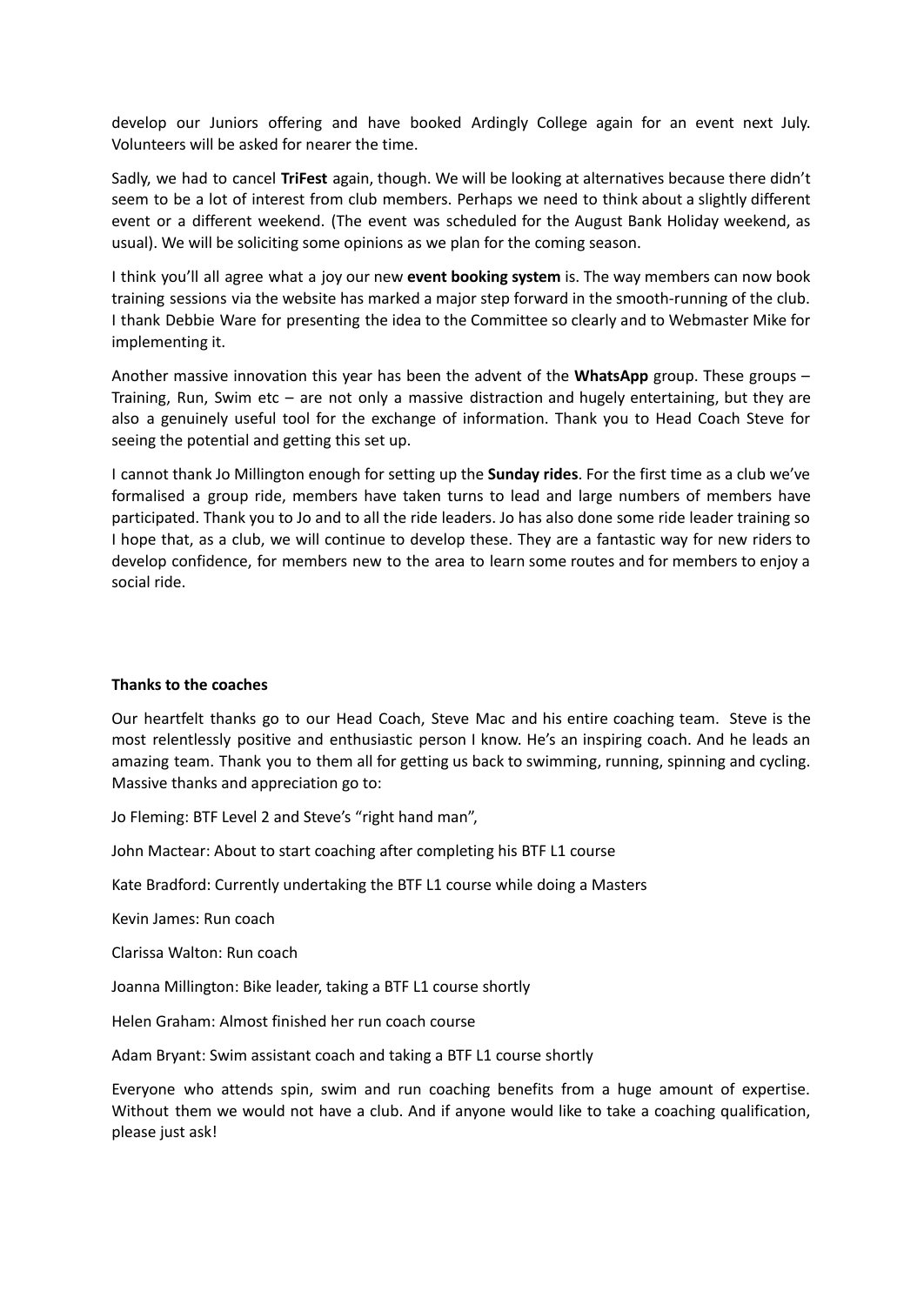Thank you also to Jeremy Paine for getting Strength and Conditioning off the ground again. It's proving immensely popular and you have to be quick to book a slot.

#### **Committee changes**

As is normal, there will be some new faces on the Committee next year. I'm stepping down as Chair, after three years. I've loved working with such a talented Committee. We've had to take some tough decisions in the grip of the Covid pandemic but we've also had some triumphs and MSTC is going from strength to strength. We welcome Katie McGregor as the new Committee Chairperson, who many of you will know from training. Katie is not only a superb athlete but she is also a highly qualified lawyer and I feel extremely pleased to be able to pass this role into such capable hands.

There is one Committee member to whom we are saying a really huge thank you. This is our "unsung hero", Mike Hook. Many of you may not be aware of how much work Mike has done for us over the years. It is thanks to Mike that our website has evolved to accommodate the way our club changes. Mike just invisibly works away making those changes happen. He has surpassed himself this year by adapting the website for our new bookings and to the payments system. He manages entries to events, reports, and membership … In fact, every idea we have on the Committee seems to need Mike to implement it. And this he has done, tirelessly, without complaint (well, almost), for the last eight years. Thank you, Mike. We really appreciate it. You are a tough act to follow. But we welcome Carlos Castro as our new Webmaster. Thank you, Carlos, for stepping up. We will try to make your life easy.

A massive thank you to Callum, for running the Juniors section with such enthusiasm. The event we ran this summer was a fantastic success and we could have filled the places many times over. The demand is definitely out there and the club is committed to reaching out to Junior triathletes. Callum is stepping down. We have, so far, been unable to replace him but we will keep on looking. If any or our members would like to know what's involved, please ask the committee. Until we have a new Juniors committee member we will run the section with a sub-committee set up for the specific Juniors event in summer 2022.

We are also saying goodbye from the Committee to Jean Fish. Jean is handing on her Welfare role. I don't think anyone who has ever met Jean can fail to have been struck by her genuine interest in and compassion for her fellow athletes. She has been a steady kind and caring influence for us all. A great role model and much loved. She will be missed on the Committee, but she is not, so far as I know, leaving the club. The Welfare role is being taken on by Adam Bryant. Adam has been on the Committee this year and has made a valuable contribution to developing the club. We welcome Adam to this important role .

Our final change is that Zoe Rocholl has kindly volunteered to join the Committee and her focus will be on community engagement. This is a specific aim in our Club Constitution and we welcome Zoe's role in helping to develop that aspect of MSTC.

Hannah Droscher is planning to step down as Social Secretary when she leaves for the US and married life after Christmas. She's done a brilliant job under extraordinarily trying circumstances. Hannah, thank you for your consistently sensible and considered contribution at Committee level. You will be missed. We will be looking to recruit a new Social Secretary, so please get in touch with Hannah or one of the Committee if you'd like to know more!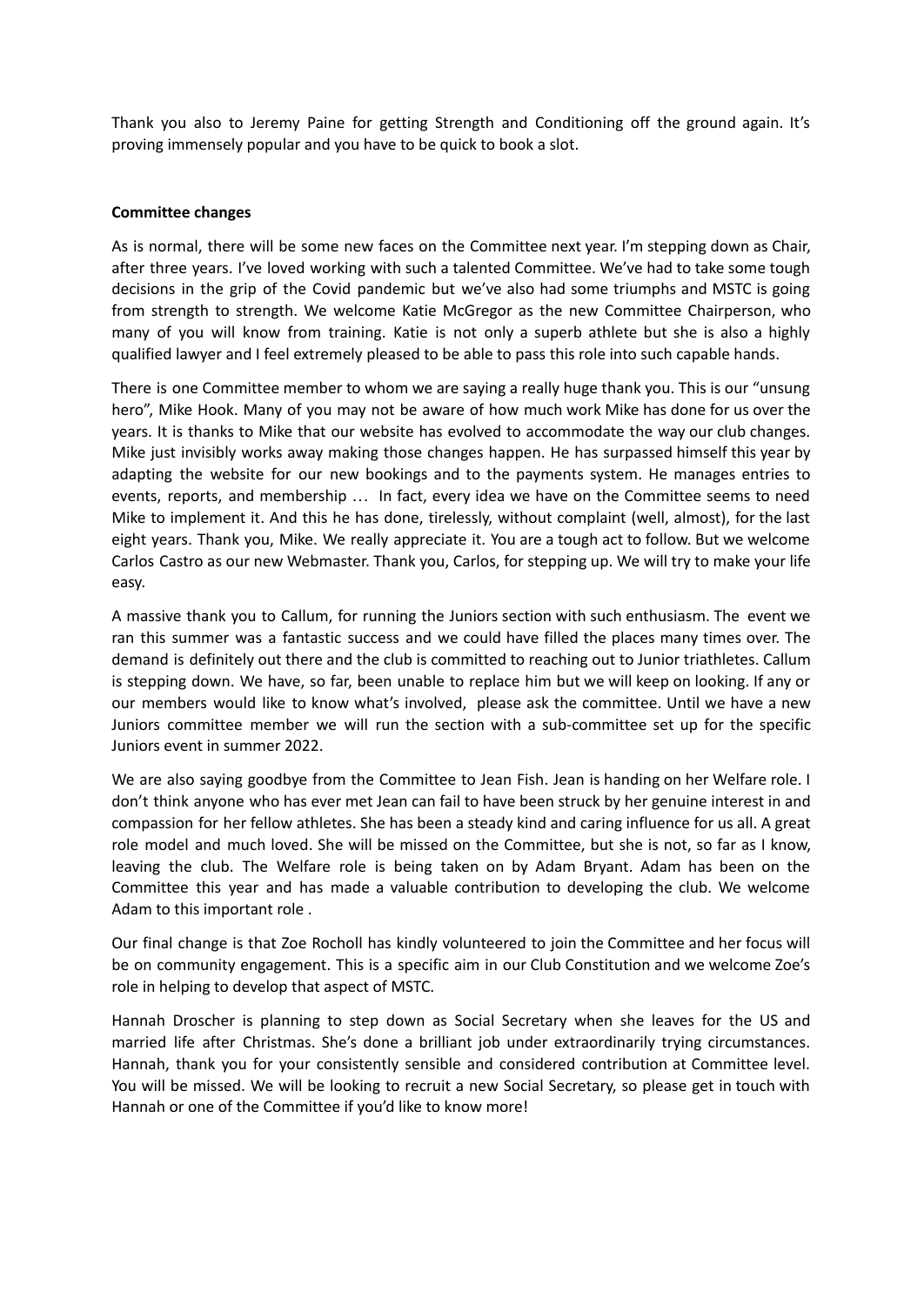As you may know, Vice Chair, Mark Walton, has been unwell for some time. I plan to remain on the Committee in the short-term to try to cover some of the gaps left by Mark's absence. We wish him a speedy recovery.

#### **Membership fees**

We have decided that Membership Fees will revert to the normal £40 next year, having had two years at reduced cost to acknowledge the restrictions imposed on our activities by Covid. This is extraordinarily good value for money. We may need to review next year.

#### **For 2022 …**

There are always lots of ideas bubbling around in this Committee. In addition to points mentioned about TriFest and Juniors, we have ideas for changes to the BAR, instead creating a club competition based on participation in a number of local triathlon events. The objective here is to enhance the opportunities for members to get to know each other, compete together, as well as to support local events. More information to follow next season.

The Committee has also discussed improvements to information-sharing on the website, with the objective being ways in which we can keep members informed of who has entered which triathlon, to help our members select events to enter with friends. This is a work in progress but the Committee will be considering how we can continue to improve communication.

We hope to continue to develop our coaching team. We're doing well. But we always need more coaches.

So, MSTC comes to the end of 2021 in good shape and members can look forward to an exciting 2022. Happy training all!

## **MSTC Coaching Report- Steve McMenamin SPIN**

Slow start to the spin classes which started back in May averaging 6 members per spin, it has improved a lot now with 10+ per spin still only half the capacity though.

- Spin studio cost £47.50 so over the last 19 spin classes at a total cost £902.
- We have had approx. 140 attendees so works out at £6.50 per attendee.
- The cost is £2 to a member bringing the total cost to the club as £622 which makes the club cost £4.50 per attendee.

I have opened the spin classes and run sessions to BHR but none have taken us up on it

#### **SWIM**

Monday swim - attendance has been good with an average attendance around 10 over the 21 sessions since May 24<sup>th</sup>.

Thursday Swim Lane again attendance is good with a full pool since June 10th

 $\bullet$  Thurs swim lanes  $f59.40$  so over the last 19 swim sessions at a total cost  $f1128$ .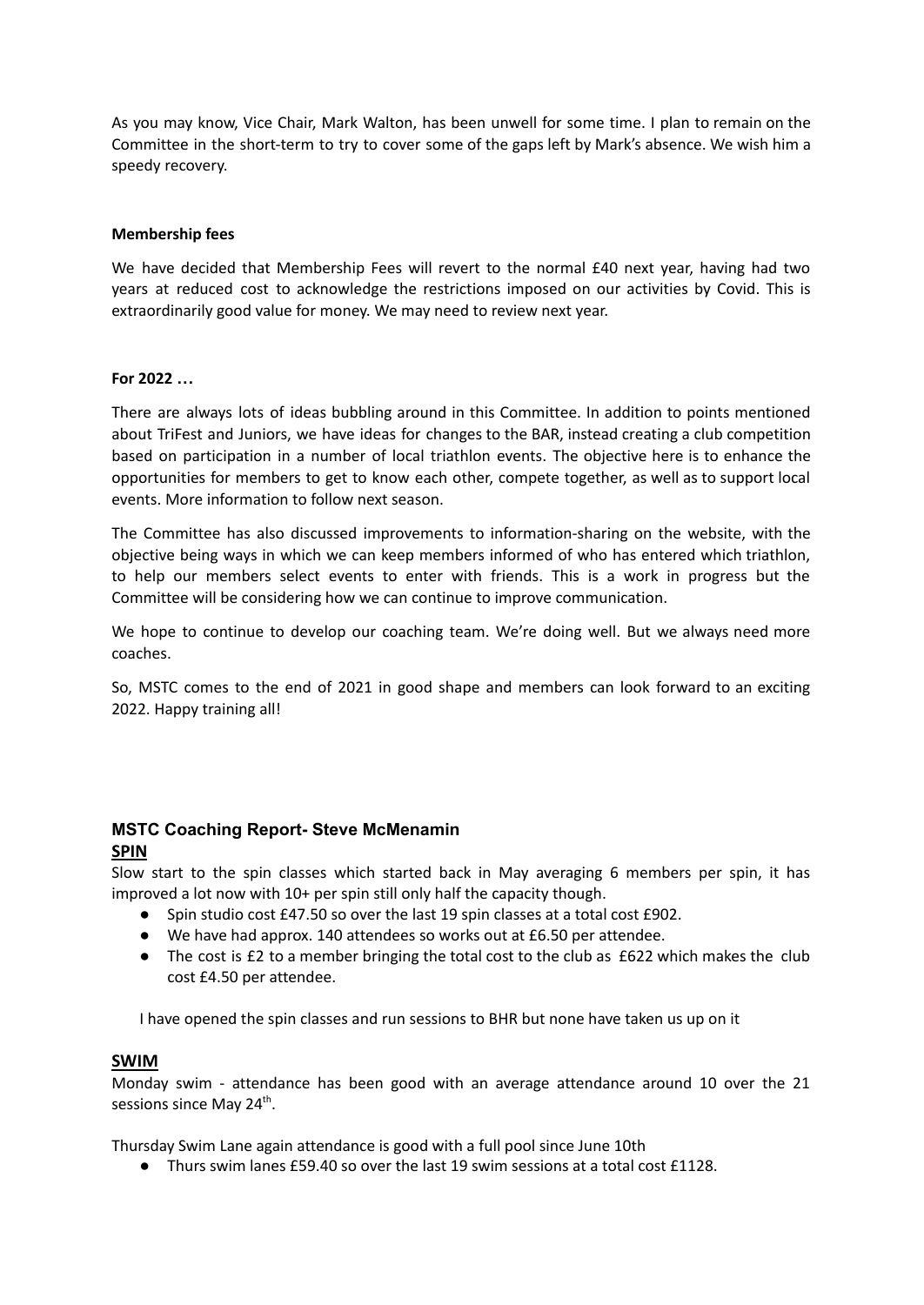● We have had approx. 230 attendees so works out at £4.90 per attendee.

A new session starting on Tuesday 16<sup>th</sup> November and plans to get an extra 30 mins on Thursday and have 2x 45min sessions 20.00 – 20.45 & 20.45 – 21.30+

## **RUN**

Run training attendance is good and harder to measure as a lot do not book. As a minimum over the last 29 sessions starting April 1<sup>st</sup> there have been 146 attendees.

If the new swim proposal goes ahead then there is an option to be more flexible with the run session

#### **GROUP RIDES**

Group rides, these have been going from strength to strength and all thanks to Joanna who is coordinating them. No measurables as this is outside of the club's control but is working very well.

## **COACHING**

We currently have 5 qualified and 3 in training coaches

- 2x BTF Level 2 coaches
- 2x BTF Level 1, both currently in training
- 3x UKA Leader in run (LiRF) coaches (1 in training)
- 1x BC Group ride leadership level 1
- 1x Swim England OW coach
- 1x Swim England Assistant Swim Coach

All active coaches have a DBS certification and BTF coaches have undergone a specialised Safeguarding course

There are discussions with the British Cycling (BC) to run a course down here for ride leaders

#### **Coaching for the rest of the year:**

With the Tuesday night swim at Ardingly and the possibility of Thursday split session we will have 4 swim sessions over 3 nights we will not be able to cover all these with coaches so my plan would be

- Monday Aerobic more endurance focus
- Tuesday Anaerobic pacing focus
- Thursday Technical focus possibility of 2x 45m sessions

Run: Sets that are hard and best done as a group as it pushes you on, would like input from the run coaches on this

Spin: Beasting as usual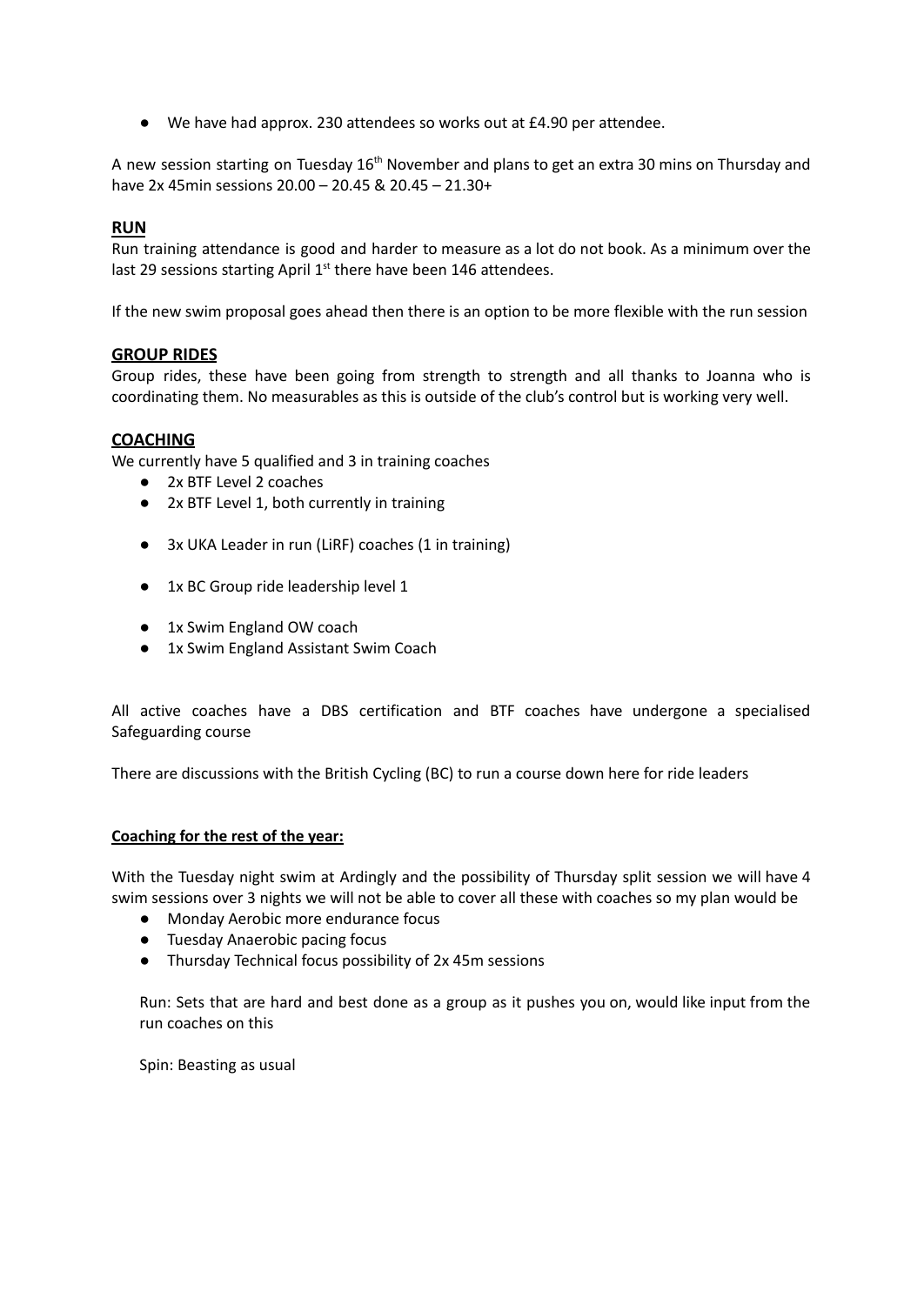## **OW Swim Report-Debbie Ware**

Many Thanks to…

The OWS Sub Committee: Merrin Forbes, Jo Millington, Casey Floyd Green Mike Hook for setting up the online booking. Chris Kinsman & the team at AAC. The Committee & All Members for their continuing support, ideas & feedback.

## **Summary of Season 2020**

Overall everything ran smoothly with no significant problems and no safety incidents. The water quality remained good throughout the season and, unlike last year, water levels remained high. The swim season began on May  $1<sup>st</sup>$  and we managed to negotiate a  $2<sup>nd</sup>$ October finish for Saturday's sessions – Tuesday evenings stopped in Mid-September – giving us 43 swim sessions in all.

Covid restrictions had opened up sufficiently that we no longer had a limit on numbers in the water, so we were able to re-introduce the 1.5 hour swim slots. It was decided however to keep with two Spotters per session which meant that anyone spotting could also swim; it also meant that most swimmers had just one duty over the season which I think contributed to the almost zero no-shows (this has been an issue in previous years). Everyone seemed happy to do their bit which was very encouraging.

The AAC safety set up also worked well: the centre provided 1 kayaker/20 swimmers + the launch. There were some issues early on in the season with members feeling that the kayakers were inattentive (which they were), and though Chris was unhappy with the swimmers directly addressing their concerns to the kayakers, it was noticeable that afterwards he himself took more active involvement in making sure that they did their duties with diligence.

The clubhouse remained closed throughout the season (except the toilet), but we had arranged with the AAC to use the picnic table green for changing and this worked well. Gazebos had also been provided for rainy days. The café never really got it's act together which was a shame, but fingers crossed for next year. We hosted two OWS breakfasts with the club providing pastries which were well attended.

As of 2020 we now pay a £10 registration fee per swimmer to SE Water. In a change from last year, it was decided that this was to be paid by the swimmers. This was a good decision as 143 members paid the £10 and only 130 actually swam! Swimmers were charged £4 per swim with the remaining £2 paid by the club (ACC charge £6 per swim). Swimmers seemed to feel that this was fair in comparison to other local swim options: Weirwood charge £10 +£6 per swim.

The online booking system worked extremely well. Most members paid before turning up (!) and the few that didn't were chased up. This was a minor (if persistent) issue throughout the season which could be resolved by being able to take payment from members after the event.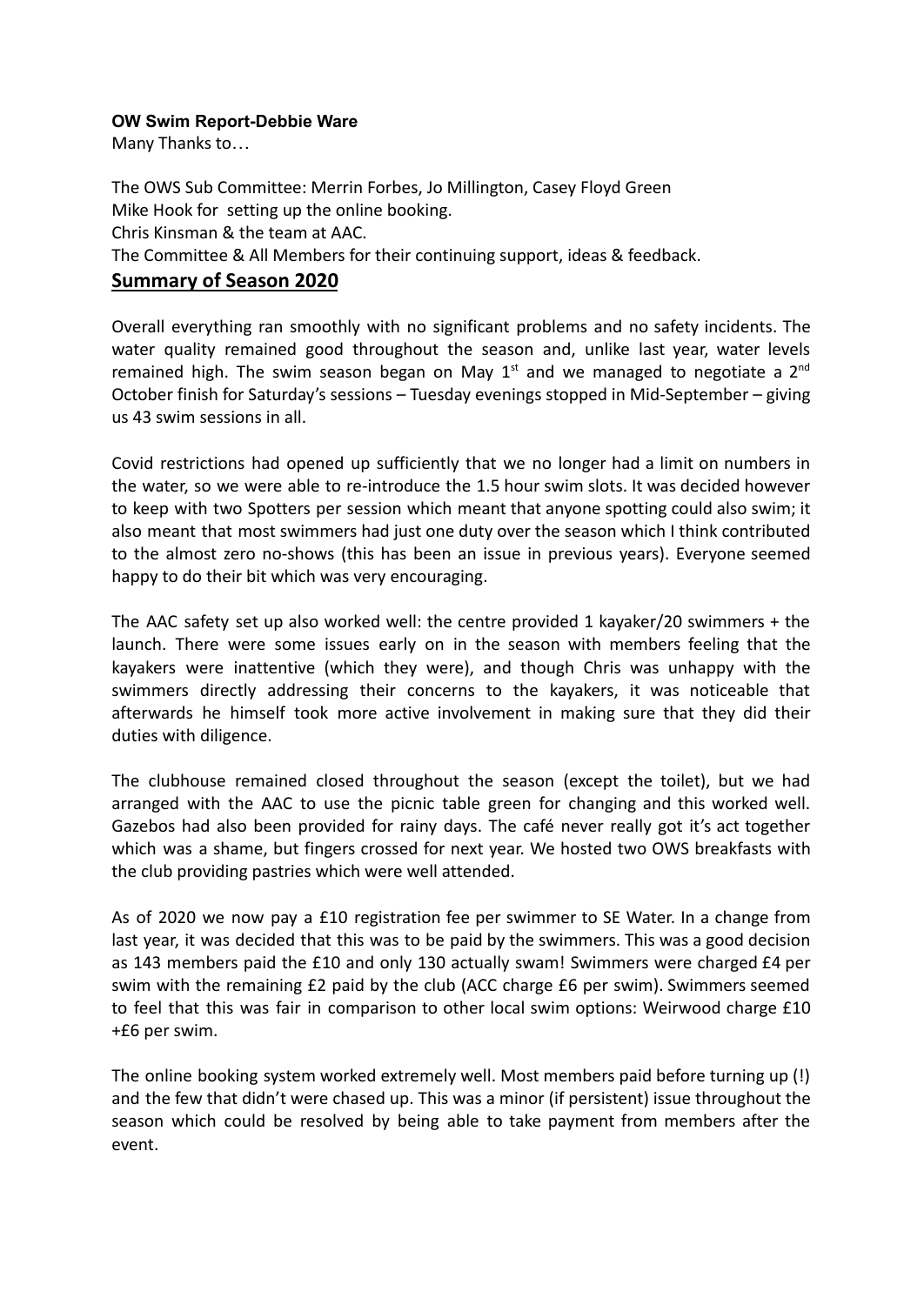We welcomed a number of new swimmers to the reservoir and everyone who came for a taster converted to a full membership.

## **2021 Statistics:**

- 143 members signed up in total
- 1237 swims in total over 43 sessions
- £8.852 was paid to AAC for 1237 swims and 143 registration fees
- £2474 was paid for by the club in subsidy



As can be seen from the graph, we had our highest numbers in June, whilst school holidays reduced numbers in July and August.

And finally a very big shout out to Del, our star swimmer who swam in every session except the one in which he was Spotter.. Impressive!

#### **Club Race Report- Jo Fleming**

The 2021 Race (aka delayed 202 race) was held successfully despite covid restrictions. It was another fantastic display of the generosity and efficiency from the club, a massive collective effort that we can all be very proud of, summed up by a typical thanks:

*Hi Jo,*

*I really enjoyed the event today despite the nerves and consequential lack of sleep! What a lovely team you work with – absolutely each and every person was fantastic! As it was my* first Tri, I learned so much and even came in first in my age category! So, thank you for that *email allowing a last few people into the race. I'm truly grateful.*

The main changes for covid were that we limited the number of people; dropped the briefings; ran the race in waves; and had an untimed transition. The former was a lot of extra coordinating effort but went smoothly. The untimed transition was a hit with many, particularly as it made them look like they'd raced faster!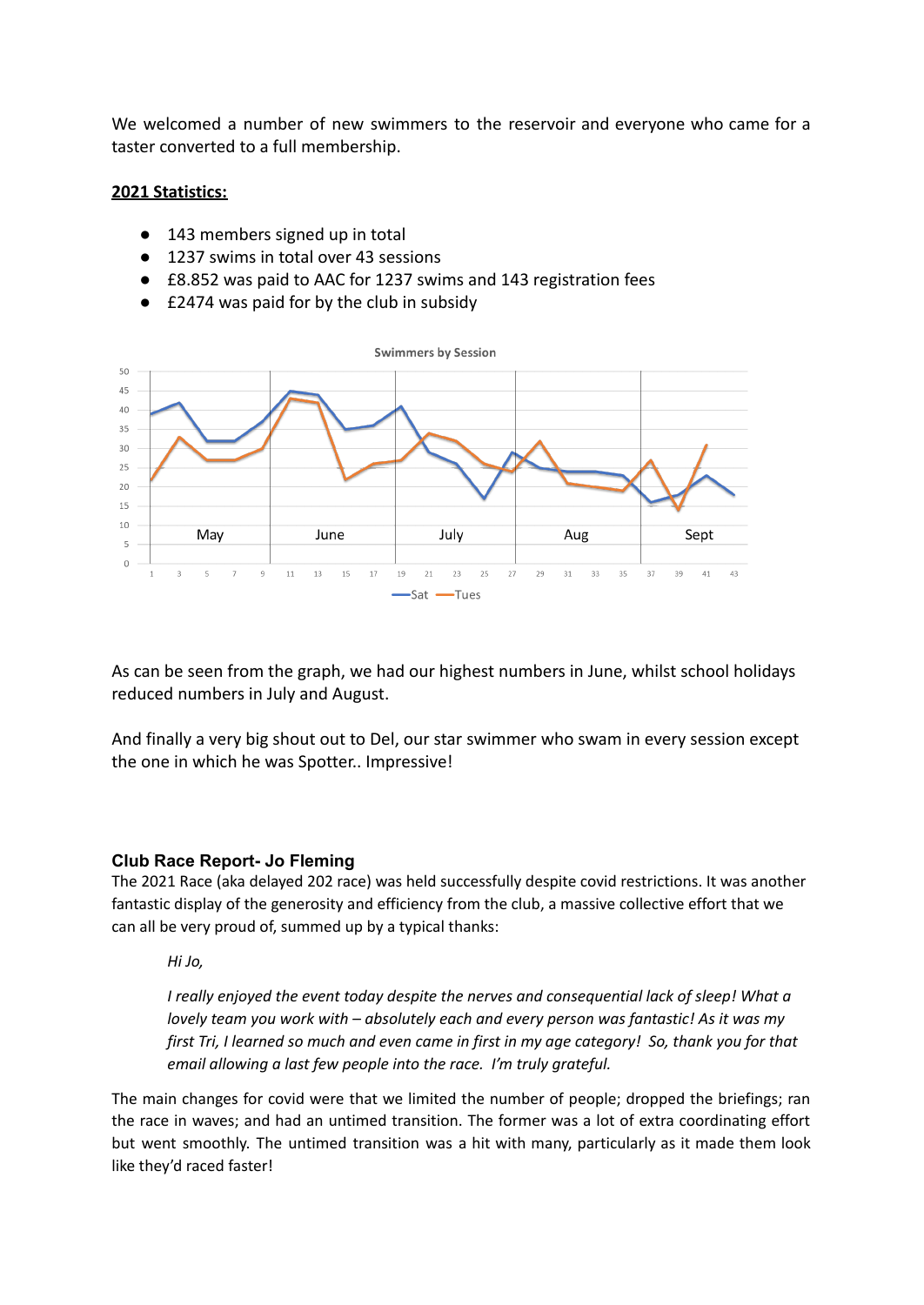The 2022 race is on Sunday 12<sup>th</sup> June and we will plan around having to run the event with some covid restrictions. If the numbers are down again, then the resulting profit will obviously be lower.

A key change to the 2022 race is that Sarah Hinton will be standing down. Sarah has coordinated the sponsorship role, packed the goodie bags and been Registration Section Head for some years now. She's been a really valuable member of the team and will be missed. If you would like to help out with the 2022 race, please talk to me (Jo Fleming). Think pleasant meetings over a quiet beer...

## **Welfare Report- Jean Fish**

My three years as the Club Welfare Officer has allowed me to meet and support some wonderful and enthusiastic people who I have been able to offer cake and advice to when needed.

Covid has presented us with some challenging times and limited our training but now as we move forward it is wonderful to see and hear the enthusiasm from our members as we add increasingly more sessions to our timetable, although last time I checked one of our WhatsApp groups the suggestion of wearing a Fluffy Onesie had me concerned for our club kit......?

I will be stepping down from the Welfare Role this year but still plan to be a member of the club as I so enjoy what we do and I'm sure there is another piece of kit I need...

The position needs to move forward with the club and carry on being developed into the welcoming, inclusive environment we pride ourselves on, as well as still looking after the physical and mental wellbeing of its members. So I propose that it be left in the capable hands of Adam Bryant as he has the qualities and skills for this role and has my full support.

And remember I'm always around with cake and coffee …. I find I work better when full of sugar ..... So happy training people let's hope we will be hearing of some amazing achievements in 2022

## **Webmaster Report-Mike Hook**

Last Year

- Upgraded club website to Umbraco 7 (complete rewrite!)
- Added event booking system
- Started handover to Carlos

Next Year

- Maintenance and updates... over to you Carlos!
- Web hosting Mike to continue providing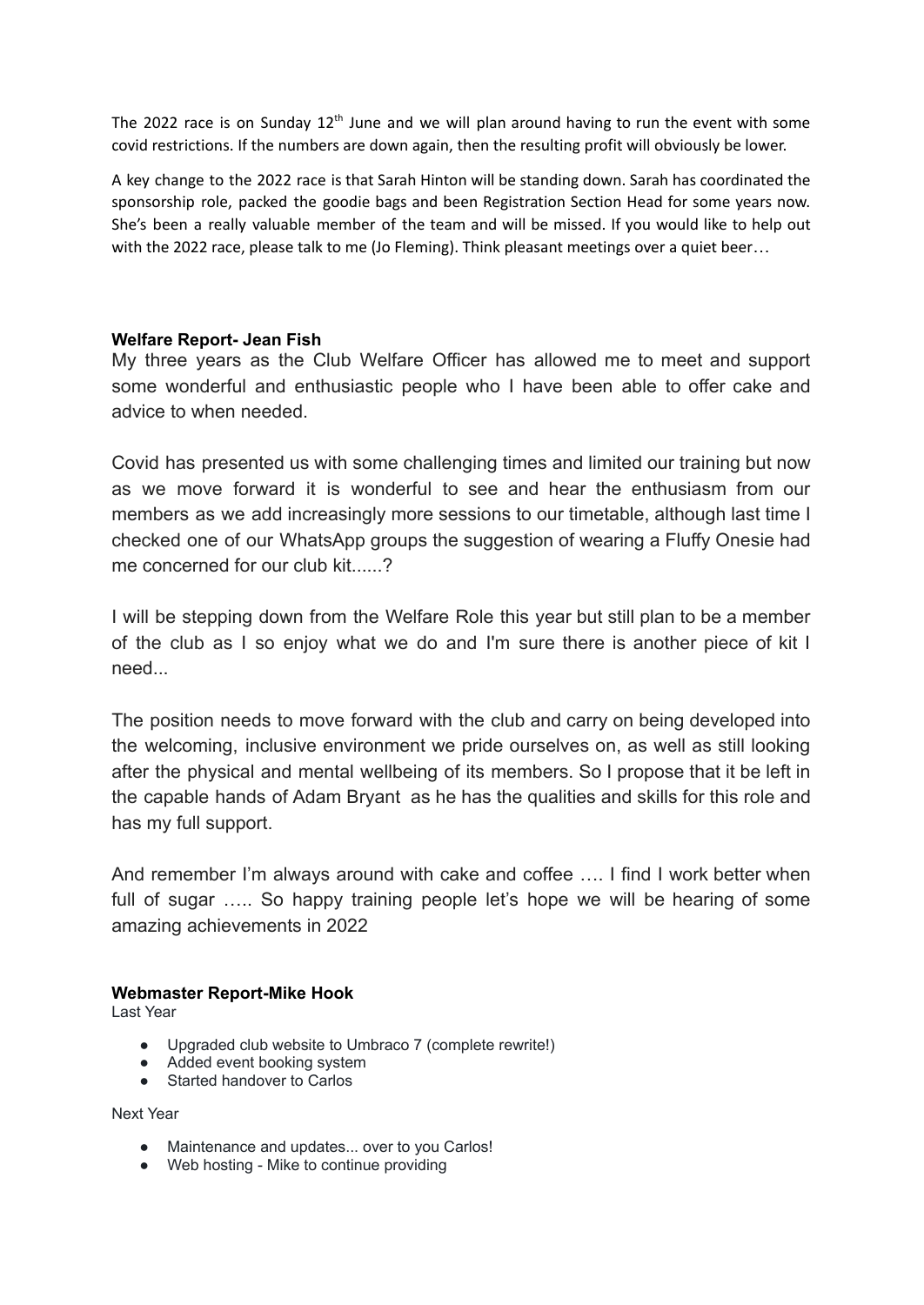## **MSTC Junior Report-Callum Murray**

In 2021, MSTC once again ran a GoTri! juniors training day.

In 2020, the MSTC Juniors section had been suspended after the previous model, in which coaching sessions were held most weekends, proved to be not viable in the long term, because of the demands it placed on coaches.

This was compounded by the restrictions imposed by Covid-19, meaning that no attempt to revive the section under a different model had been possible in 2020.

## **GoTri! MSTC Kids training event**

## **Ardingly College, 24 July, 2021**

## **Participants**

- 26 (mainly from Oathall Community College, St Joseph's Catholic Primary School and Burgess Hill Girls)
- Ages: 8-13
- 14 boys, 12 girls
- Divided into three groups: red (8-9YO); yellow (10-11YO); blue (12-13YO)
- Seven participants went on to compete at Hedgehog Tri's Billingshurst Kidstri the next day, some of which took advantage of a discount we offered through Paul Hedger for those that had taken part in the GoTri! training day.

## **Coaches (7)**

- Steve MacMenamin (L2)
- Doug MacTaggart (L2)
- Jo Fleming (L2)
- Suzanne Cole (L2 swim coach)
- Julie Williams (L1)
- Jean Fish (L1)
- Callum Murray (L1)

## **Volunteers (8)**

- Zoe Deeley
- Angela Murray
- Joanna Millington
- Carol MacTaggart
- Kevan Nicholson
- Esther Clutton
- Klara Boarder
- Michelle Robinson

## **Accounts**

- Costs: £392.56 (mainly the £342 charge for hire of the pool and lifeguard. We weren't charged for use of the playing fields and clubhouse)
- Income: £420 (participants paid £15 each to take part)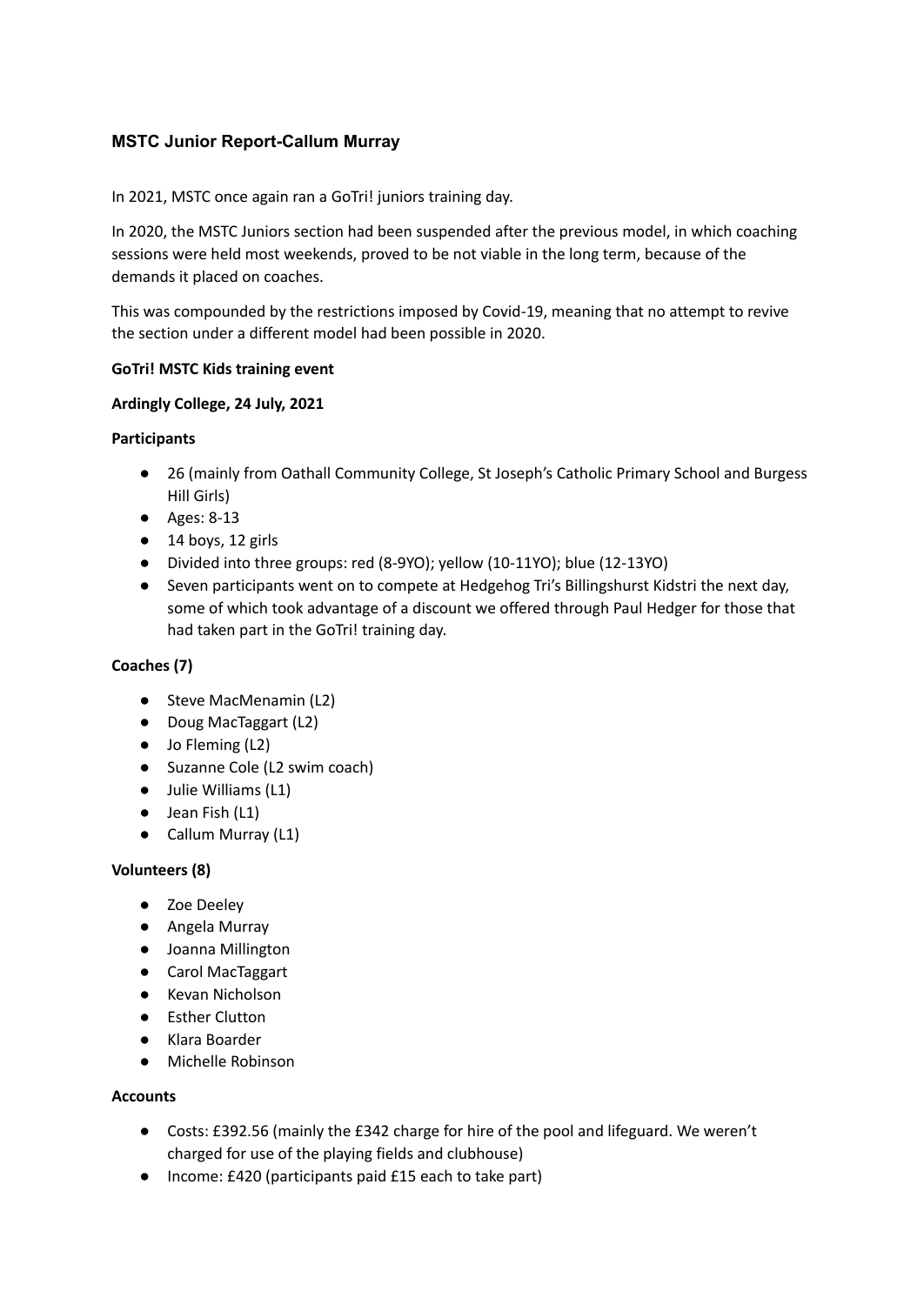● Profit: £28.44

### **Takeaways**

- The day was generally considered great fun by all participants (kids, coaches and volunteers)
- Given that we were just above breakeven, the participation fee of £15 was about right
- The facilities and co-operation from Ardingly College were excellent
- However, we were very lucky with the weather; there wasn't really much scope for a wet weather alternative plan
- There is huge demand for triathlon training from kids and their parents in the area. In addition to those that took part, I've had emails from several parents who have obviously heard about the event and are enquiring about future opportunities.

## **Middy report**

Mid Sussex Tri Club held a well-attended and well-received GoTri! training day for local children at Ardingly College on Saturday 24 July.

Twenty six enthusiastic children aged 8 to 13, from local schools including St Joseph's Primary School, Oathall Community College and Burgess Hill Girls, took part.

Using the Ardingly College swimming pool and sports pitches, coaches and volunteers from Mid Sussex Tri Club helped the children learn basic triathlon skills and techniques in swimming, cycling and running, plus the crucial 'fourth discipline', transition.

This was complemented by a 'What is triathlon?' session, putting the sport and its history into context, with the help of slides and video. And all delivered just a day before Alex Yee and Georgia Taylor-Brown provided further inspiration by winning silver medals for Great Britain in the men's and women's triathlons at the Tokyo Olympics!

Several of the children who attended the GoTri! training day then went on to compete successfully at the Billingshurst Kidstri on Sunday 25 July, despite the cancellation of the cycling element of the race, enforced by torrential rain.

Brothers Finlay and Noah Blythe finished second and fifth, respectively, in the TriStart3 and TriStart2 categories. Anya Cole was third in TriStart2 and Charlotte Mason was sixth in Novice1, while Amber Mason was sixth, Mirabelle Hogan was seventh and Isabella Jarman was 12<sup>th</sup> in TriStart1.

Congratulations to all participants at both events!

#### **MSTC Juniors in 2022**

Callum Murray is stepping down as Juniors Secretary at the 2021 AGM. If a direct replacement cannot be found, the committee has discussed appointing a sub-committee to run the GoTri! juniors event instead.

All facilities to stage GoTri! at Ardingly College have been booked once again for Saturday 23 July, 2022 and we are expecting the College to send a contract imminently.

There has been some discussion among the committee about whether we can offer more than just the single training day once again, but no firm decision has been reached.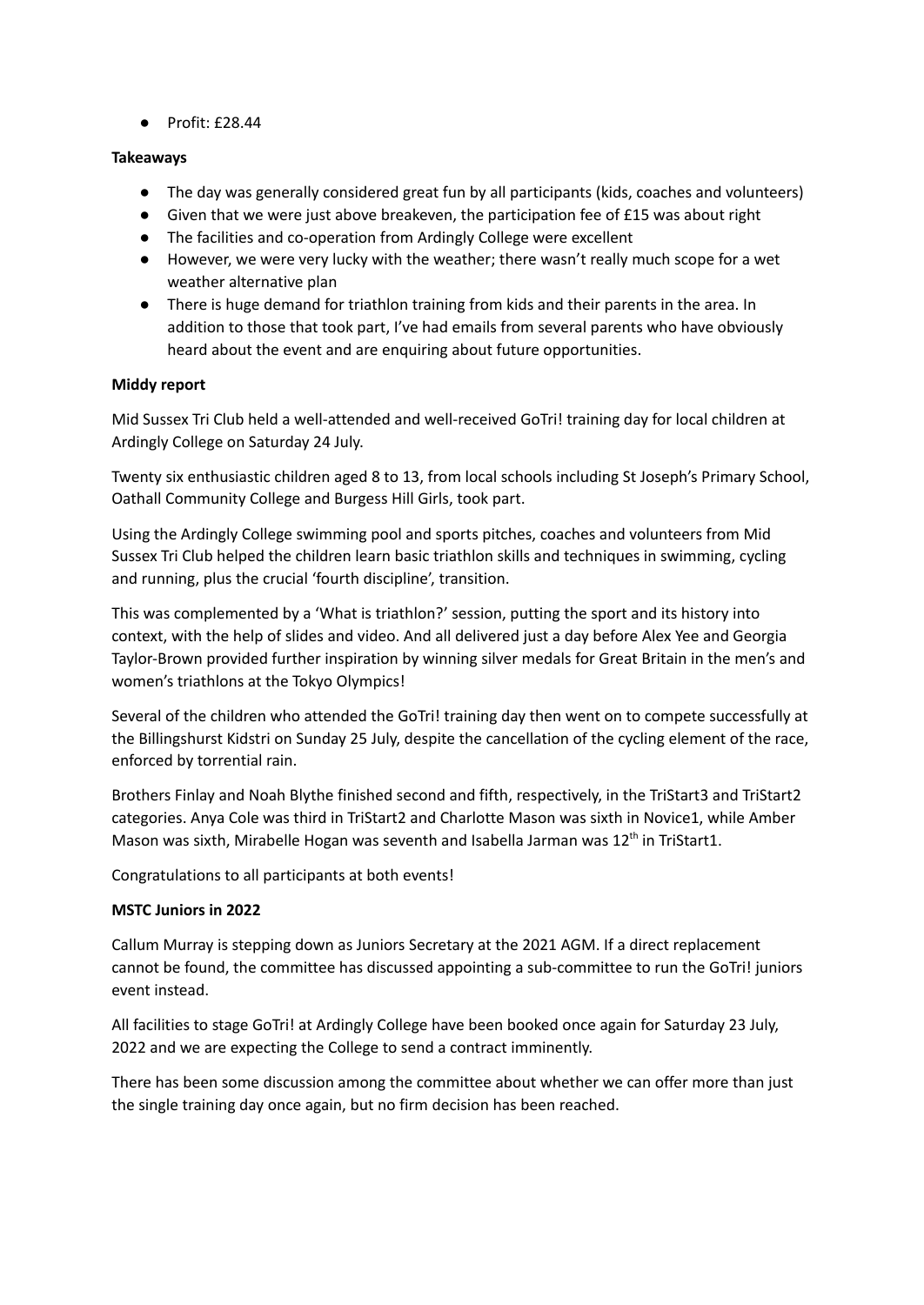## **Treasurer Report-Clair Hunt**

With covid easing but still disrupting club activities, the decision was made to reduce the annual membership from £40 to £30 for the year. As a result, our membership income has significantly increased compared to 2020, as we only charged £20 (£6,413 vs £3,119).

Credits for club activities have increased, in line with being able to offer more sessions (£6,347 vs £4,799).

Swim subscriptions are up, again as we were able to run the pool swims. In line with this, the swim costs have increased compared to 2020. We are currently offering swim sessions at Cumnor House and the Dolphin. There is a cost to the club, as we do not recover the full cost of putting the sessions on (£954).

Open water swimming remains popular and we were able to run a longer season this year, which reflects in the higher costs (£9,062 vs £5,566).

In 2021 we were able to run more spin sessions, so costs are higher than 2020 (£1,140 vs £759).

Stretch and conditioning costs are down, as we were not able to run the classes to the same level (£480 vs £2,040), plus we had paid for some of the sessions run in 2021 before the December lockdown stopped us.

We were able to run the MSTC triathlon this year and we had extra entries on top of those that had been paid for in 2020, and deferred. This resulted in £6,972 of income. Some of the associated expenses had been paid for in 2020, which reduced the costs compared to a normal year. The profit on the race based on income and costs in 2021 was £2,033.

Membership costs reduced to £635 from £2,556. The previous year included payments for drinks at the annual dinner, which was able to go ahead pre covid. There were also payments for various gifts for outgoing committee and open water swim subcommittee gifts. I'm sure we will have some costs coming through for this years outgoing committee members, which currently haven't been paid.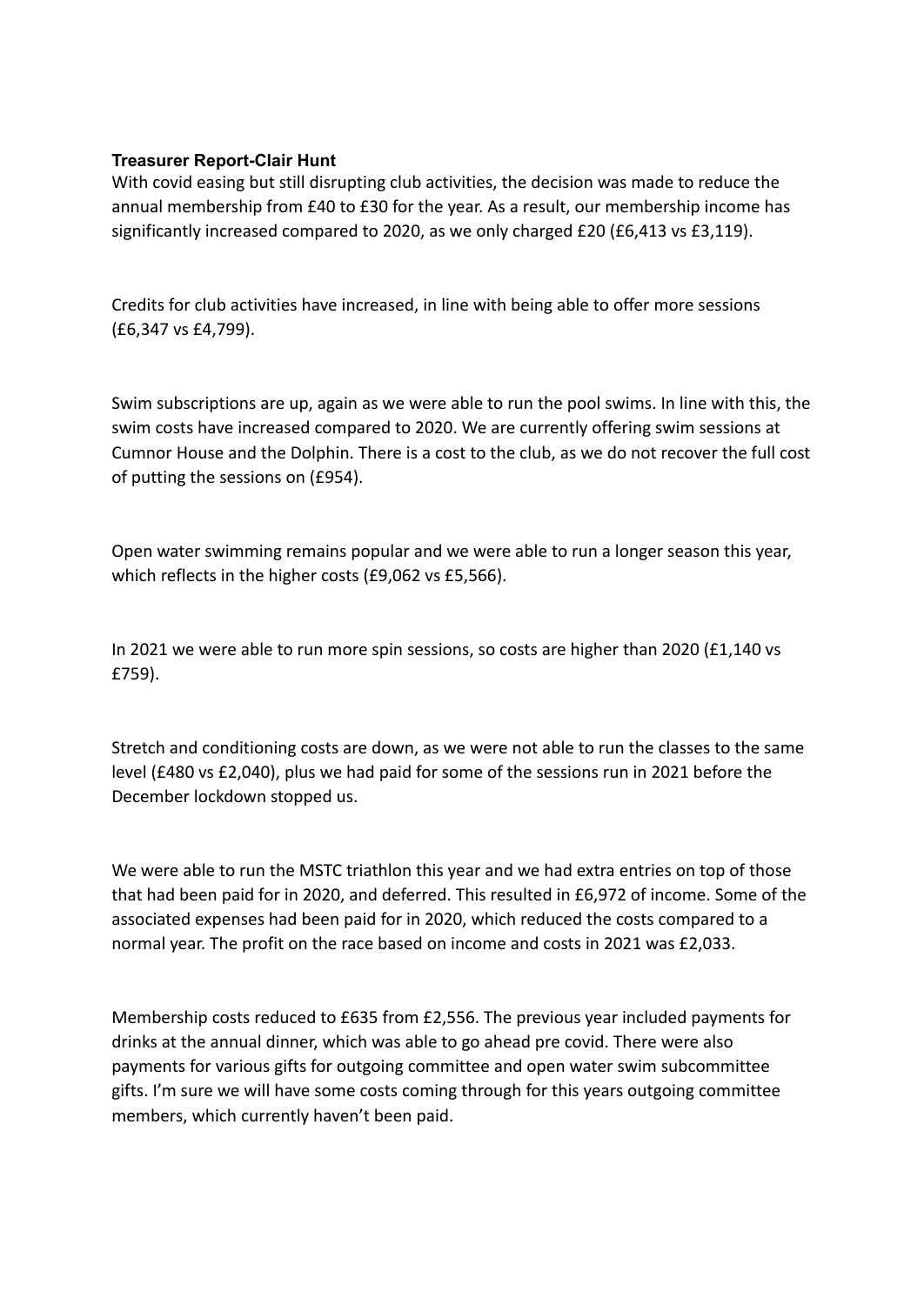Coaching expenses are broadly in line (£1,116 vs £1,063), and we have been able to pay, for some new coaches to be trained.

Website costs are slightly up (£402 vs £285), due to a late claim for 2020 being paid this year.

We were able to run a Juniors race, which resulted in a profit of £28.

We had £50 of income from club kit, all thanks to Steve and his regular discount offerings on old style kit.

Swim analysis sessions were offered at a reduced rate to members, with the club picking up the balance, and there was a much higher uptake this year, which was great to see. (£930 vs £383).

At last years AGM we agreed to make donations to:

| Lauren's silver swimmers           | £200 |  |
|------------------------------------|------|--|
| Afasic                             | £200 |  |
| Out of the Blue                    | £200 |  |
| <b>Monday Group</b>                | £200 |  |
| Sussex Search & Rescue             | £200 |  |
| These were all paid after the AGM. |      |  |

So far this year no donations have been made, as we have not run any club races or the

5-3-1 swim. We had agreed to support the same charities this year.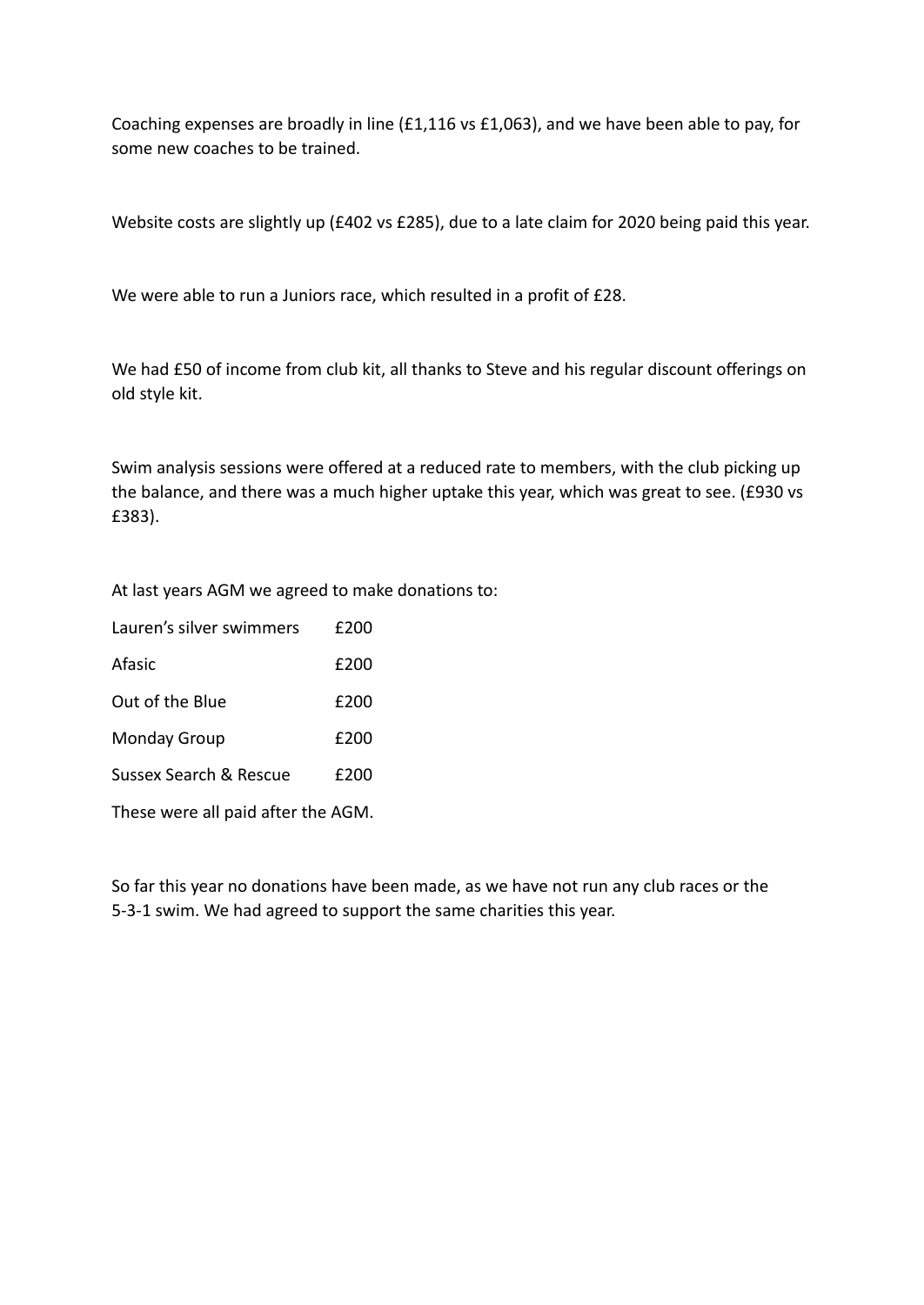Statement of Income and Expenditure for the period ended 14th November 2021 & the year ended 31st December 2020

|                                       | 14-Nov-21  | 2020       |
|---------------------------------------|------------|------------|
| Income                                |            |            |
| Membership Income                     | 6,413.40   | 3,119.31   |
| Club races to raise money for charity |            | (2.40)     |
| 5-3-1 charity swim                    |            | (0.20)     |
| Mid Sussex Triathlon                  | 6,972.50   | 2,149.13   |
| Swim subscription fees                | 2,225.78   | 958.54     |
| Open water swim & stretching credits  | 6,347.27   | 4,799.40   |
| Tri hub (junior training income)      | 28.44      |            |
| Club kit                              |            |            |
| Total                                 | 21,987.39  | 11,023.78  |
| Expenditure                           |            |            |
| Membership                            | 634.87     | 2,555.51   |
| Coaching expenses                     | 1,116.00   | 1,063.32   |
| Club races                            |            |            |
| 5-3-1 charity swim                    |            |            |
| Mid Sussex Triathlon                  | 4,939.79   | 1,533.66   |
| Open water swim payments              | 9,062.00   | 5,565.50   |
| Pool hire                             | 3,180.20   | 720.15     |
| Spin costs                            | 1,140.00   | 758.95     |
| Stretch & Canditioning costs          | 480.00     | 2,040.00   |
| Website costs                         | 401.66     | 285.67     |
| Кit                                   | (50.00)    | (93.50)    |
| Velodrome                             |            | 420.00     |
| Swim Analysis                         | 930.00     | 382.88     |
| <b>Bike Fit</b>                       |            | 420.00     |
| Tri hub                               |            | 194.47     |
| Gazebos                               |            |            |
| Charitable donations:                 |            |            |
| Lauren's silver swimmers (5-3-1)      |            | 200.00     |
| Afasic                                |            | 200.00     |
| Out of the Blue                       |            | 200.00     |
| Monday Group                          |            | 200.00     |
| Sussex Search & Rescue                |            | 200.00     |
| Donation Swimathon                    |            |            |
| Chailey Heritage                      |            |            |
| <b>Cyclists for Cancer</b>            |            |            |
| Clare Danson                          |            | 110.00     |
| Total                                 | 21,834.52  | 16,956.61  |
|                                       |            |            |
| Net increase in the period            | 152.87     | (5,932.83) |
| <b>Reserves:</b>                      | 14/11/2021 | 31/12/2020 |
| Current funds                         | 16,877.81  | 16,753.38  |
| Go tri reserve                        | 2,219.40   | 2,190.96   |
| Reserve funds                         | 8,500.00   | 8,500.00   |
| Ardingly swim/strength credits held   | 1,807.00   | 1,600.00   |
| Total reserves                        | 29,404.21  | 29,044.34  |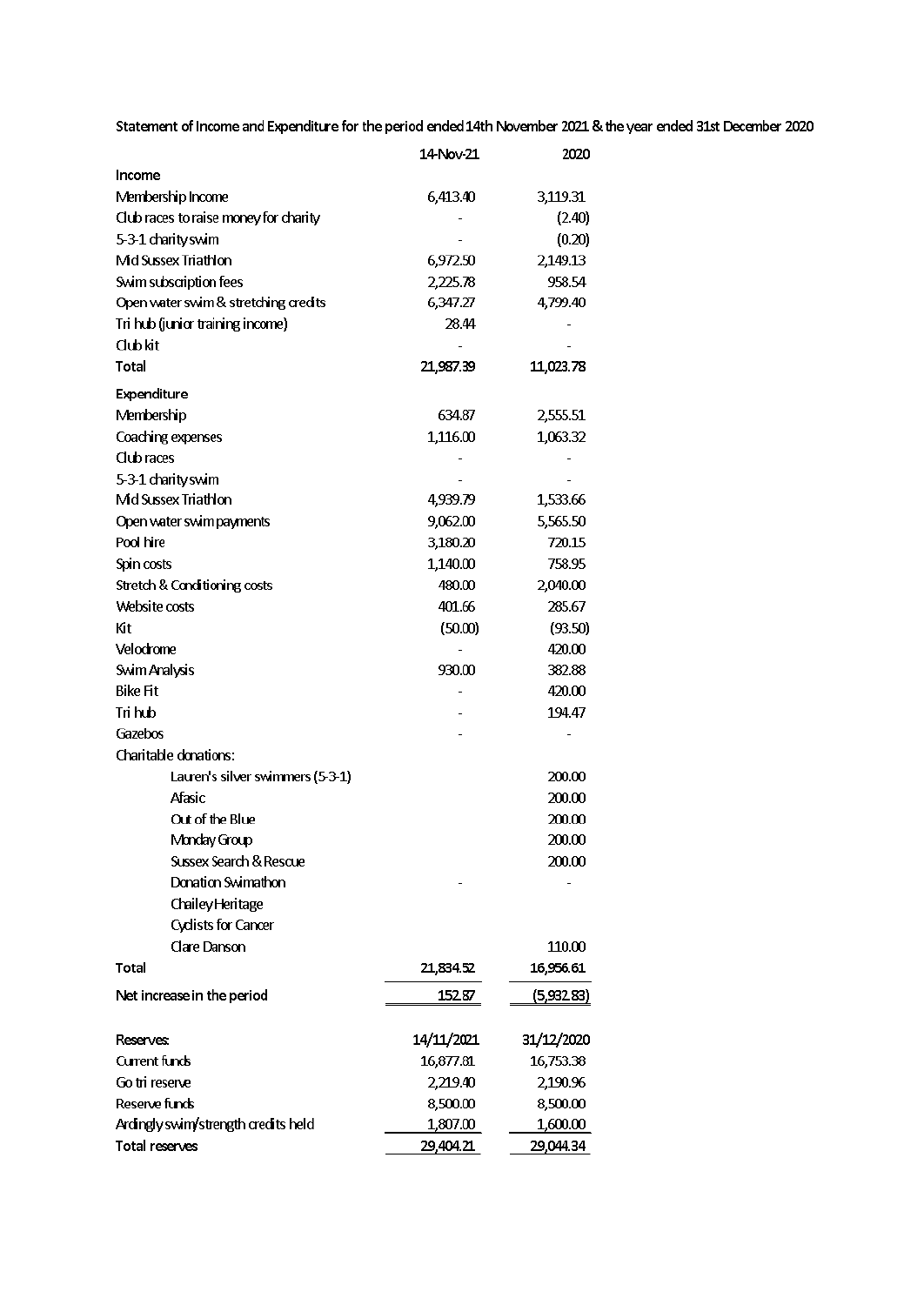**Social Secretary Report-Hannah Droscher**Our February celebration dinner was cancelled due to coronavirus restrictions on meeting up in groups. Instead, we facilitated a black tie MSTC 'rewards' night over Zoom! Prizes were as follows:

Best supporting pet of the year …and the nominees were…

- 1. Elsa
- 2. Jersey
- 3. Yogi
- 4. Rob's dog
- 5. Humphrey
- 6. Tilly
- 7. Brian
- 8. Ethel
- 9. Bailey
- 10.Morris
- 11. Bobby
- 12.Nancy
- 13. and a cardboard cut out of Roger Federer  $\odot$

…and the winner was … all of them! This category got the most nominations, indicating just how important our pets were through lockdown!

MSTC Polar bear award for winter swimming efforts …and the nominees were…

- 1. Kay McMenamin, nominated by Sarah Hinton for her encouragement of us all as we came out of lockdown. She regularly had us in the sea enjoying the waves
- 2. Adam Bee, nominated by Sarah Hinton and Vicky Von der Linden for braving the chilly temperatures in the English Channel on a regular basis
- 3. Liz Griffin Hind, nominated by Steve McMenamin and Adam Bryant who, although an amazing pool swimmer, 2 years ago on the iSWIM/MSTC inaugural sea swim was so nervous I [Steve] had to kayak next to her so she could see me and feel safe. Two short years later she is in the sea every morning and is as confidant in the sea as she is in the pool
- 4. Julie Williams, nominated by Steve McMenanim for setting a target of getting to the red buoy on the final swim, it was rough and against the drift. About half way she decided it had taken too long and it was now pitch black and wanted to turn back, she rallied her determination and pushed on and made it
- …and the winner was … Kay McMenamin

MSTC Arctic fox award for winter cycling …and the nominees were…

- 1. Emma Smith, nominated by Vicky Von der linden, for her winter cycling
- 2. Jo Fleming, nominated by Sarah Hinton for his commitment to getting us on the turbo and his enthusiasm
- …and the winner was … Jo Flemming

MSTC Hippo award for muddy sports …and the nominees were…

- 1. Jean Fish, nominated by Sarah Hinton for her craziness in the mud. We go on a weekly lockdown run which always seems to end in us playing in the mud
- 2. Vicky Von der linden and jersey, nominated by themselves

…and the winner was … Jean Fish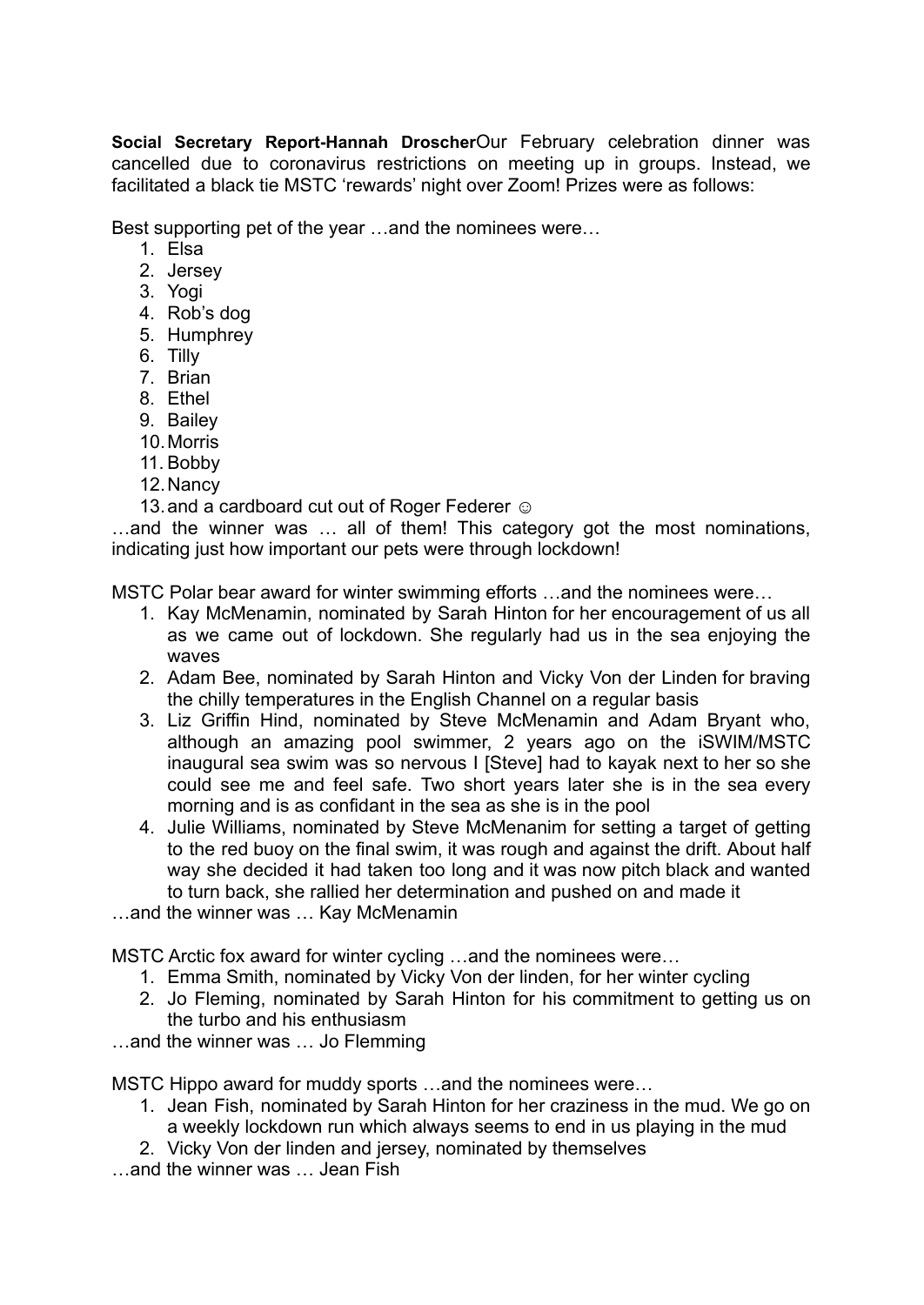MSTC Mountain goat award for off road running …and the nominees were…

- 1. Vicky Von der linden and jersey, nominated by themselves
- 2. Hannah Droscher, nominated by Adam Bryant for her performance at the Plumpton 10 miler

…and the winner was … Vicky von der linden

MSTC Sea turtle award for night time swimming then crawling up the beach went to Steve MacMenamin

MSTC Homing pigeon award for navigation skills went to Jean fish

MSTC Crash test dummy award for spectacular crashes/near misses went to Sharona Harrington

The Michael Gove award for the person who has travelled the furthest away in training yet still returned to their front door at the end went to Sarah Hinton, for her virtual London marathon

MSTC Female club member of the year (not just for performance, but also for commitment, improvement and acting in the spirit of the club) …and the nominees were…

- 1. Sarah Hinton, nominated by Roger Smith for completing a marathon around Lindfield last October and raising funds for St Peter and St James Hospice
- 2. All young working mums in the club (Emma, Klara, Esther, Liz etc.), nominated by Vicky VDL for fitting training around home school
- …and the winner was … Sarah Hinton

MSTC Male club member of the year…and the nominees were…

- 1. Doug, nominated by Emma Smith for sharing wisdom, encouragement, stories laughs and strength during the pineapple run (marathon)
- 2. Del Hastings, nominated by Hannah Droscher for sharing his training journey with us on Facebook
- …and the winner was … Doug

MSTC Lockdown hero award for services to the community …and the nominees were…

- 1. Merrin forces, nominated by Vicky Von der linden, for her NHS work
- 2. Roger Smith, Jeremy Pains and Emma Alden, nominated by Hannah Droscher for volunteering at Clair Hall to help with the vaccination programme
- 3. Jeremy Paine and Steve Alden for leading the major transformation of the home of former club member and MS sufferer, Nick Cook, so that he can now live on the ground floor and no longer needs to use the stairs

…and the winners were… all of them!

Prizes winged their way to the winners in the week or two that followed the awards night. Huge thanks to Adam Bryant for developing the rewards night PowerPoint display, for co-hosting on the night and for helping to distribute awards afterwards.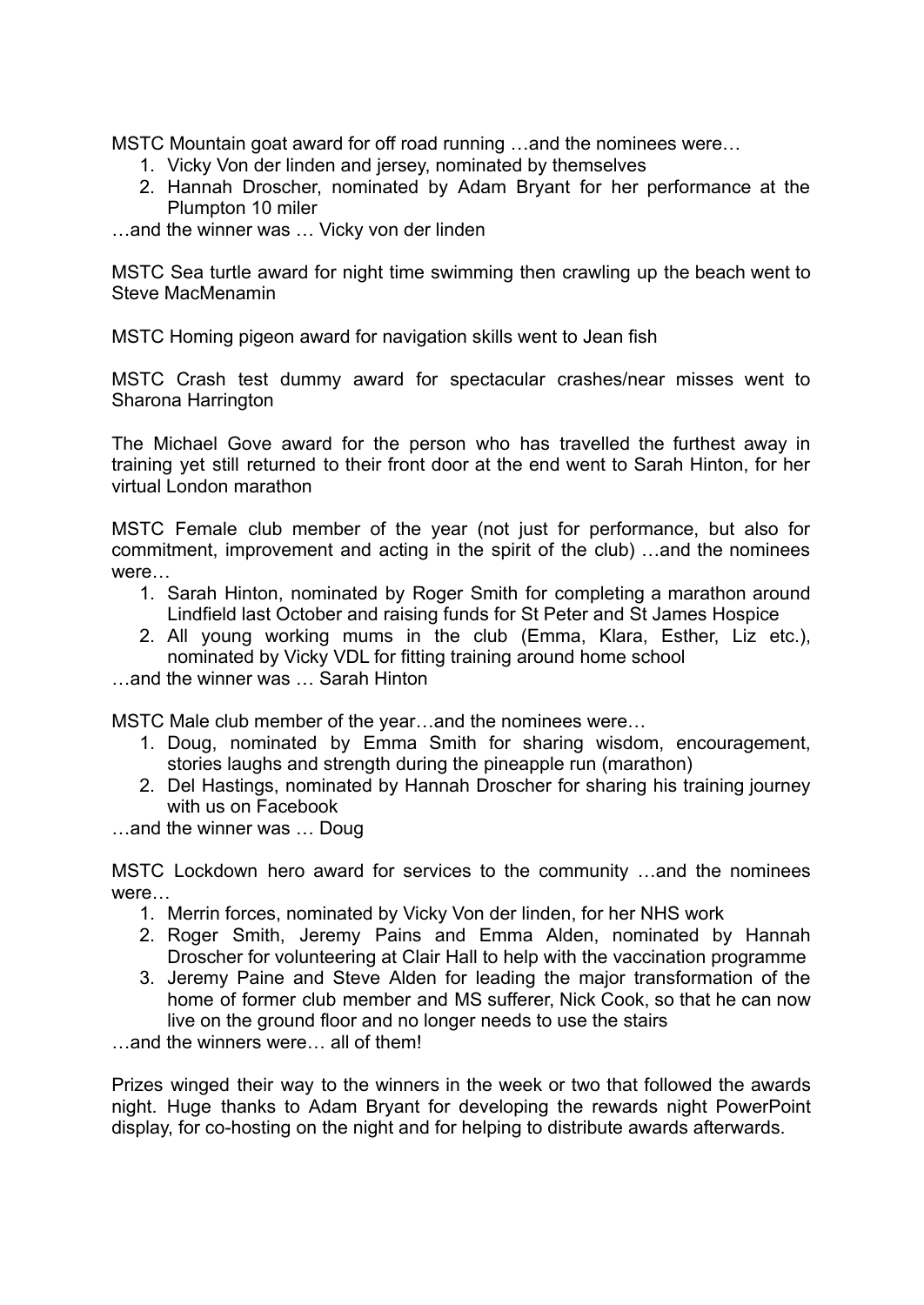To support some socially distanced socialising over the lockdown winter months, we sent out a weekly challenge using our facebook group and email. The most successful of these was asking club members to train with someone they had not previously trained with outside of club sessions. I understand that this forged some new training buddy relationships that are still going strong today.

The first and last swim of the year at the reservoir were marked with hot drinks and pastries. We missed our usual bacon sandwiches and are looking forward to being able to offer them again when we celebrate the start of open water swimming next year. Big thanks go to Debbie and her open water team for supporting these socially distanced mini social events.

The trifest was cancelled, leading to the cancellation of our usual BBQ again. This will return next year hopefully.

I reported last year that I was going to step down as social secretary in January 2021, but due to covid my plans to move away from mid-sussex were postponed by a year. It has been a lovely silver lining to continue training with the club and organising some social fun! I will be stepping down this Christmas instead.

Dates for your diary:

- Our Santa fun run is scheduled to take place on 10<sup>th</sup> December and will start from the Dolphin in Haywards Heath at 7.30pm. Fancy dress essential.
- Our club meal is scheduled to take place on  $29<sup>th</sup>$  January, venue tbc.

## **Press Officer report-Roger Smith**

I have managed to send in 7 reports to the Mid Sussex Times this year which they have published. The article about our Triathlon in June was also put on their website.The main purpose is to publicise the activities of the Club and also of members of the Club. These include articles on our Triathlon, photos of members at the open water swimming at Ardingly Reservoir, participation in various events eg Triathlons, Ironman Competitions,Marathons, Swimming events etc. When published I usually scan the article on to the Facebook page as not many buy the Middy. I also usually try to remember to copy my articles to Mike Hook for them to included in the race reports and club activity page of our website

## **Membership Report-Simon Barton**

Membership activity in last period (Nov 2020 – Nov 2021

- We started the period with a membership of 151.
- Current membership stands at 171.
- We have had 39 new members join.
- We have had 33 members not renew for the 2021/22 membership season. Note that AGM reporting period and Membership year do not coincide.
- The clubs England Athletics Affiliation Stands at 21 members and 40 members have registered a BTF number.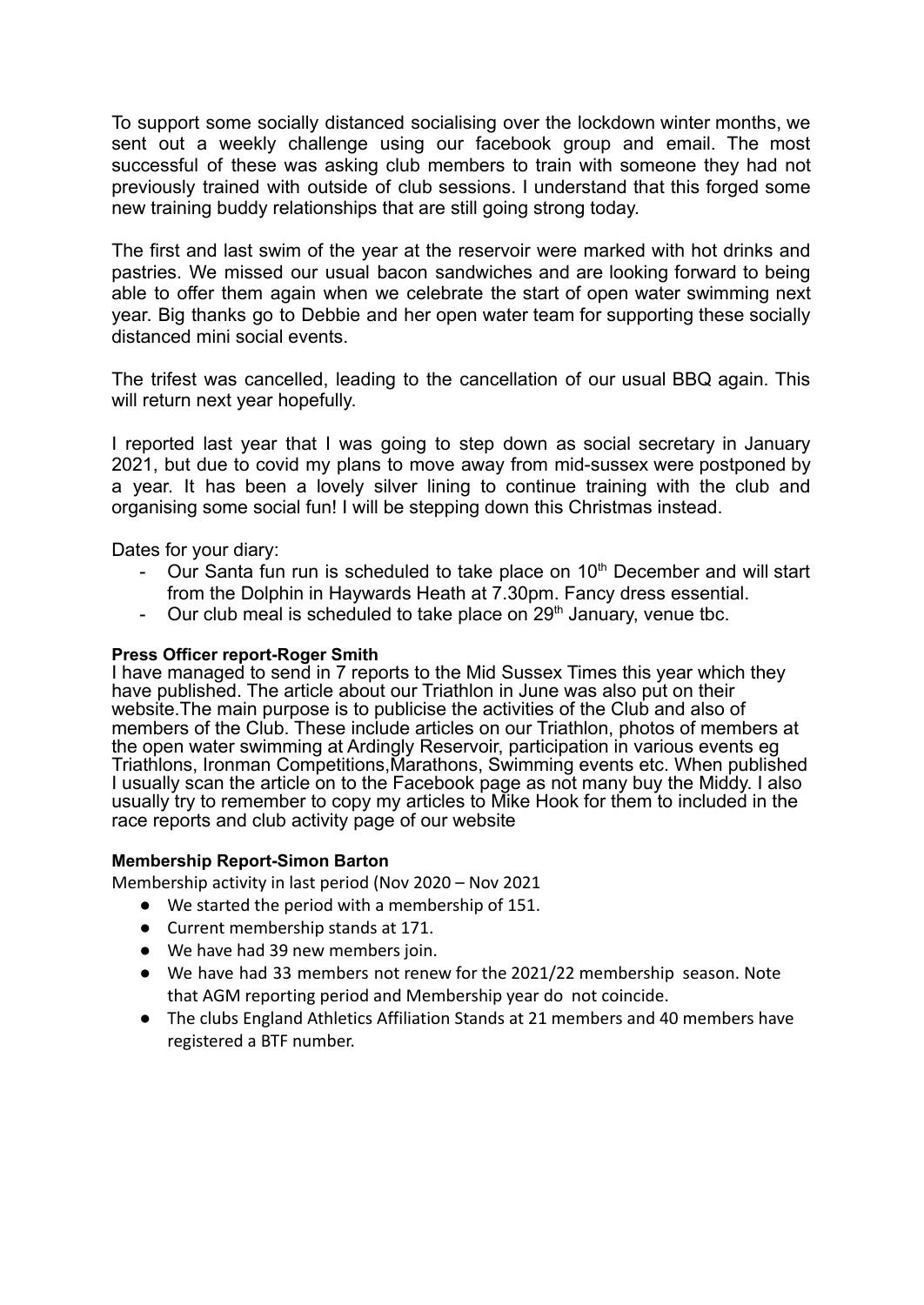

# **MSTC Membership Dashboard**

AGM Report Nov 22 November 2021

**Simon Barton Membership Secretary** 



## Membership profile by Age group

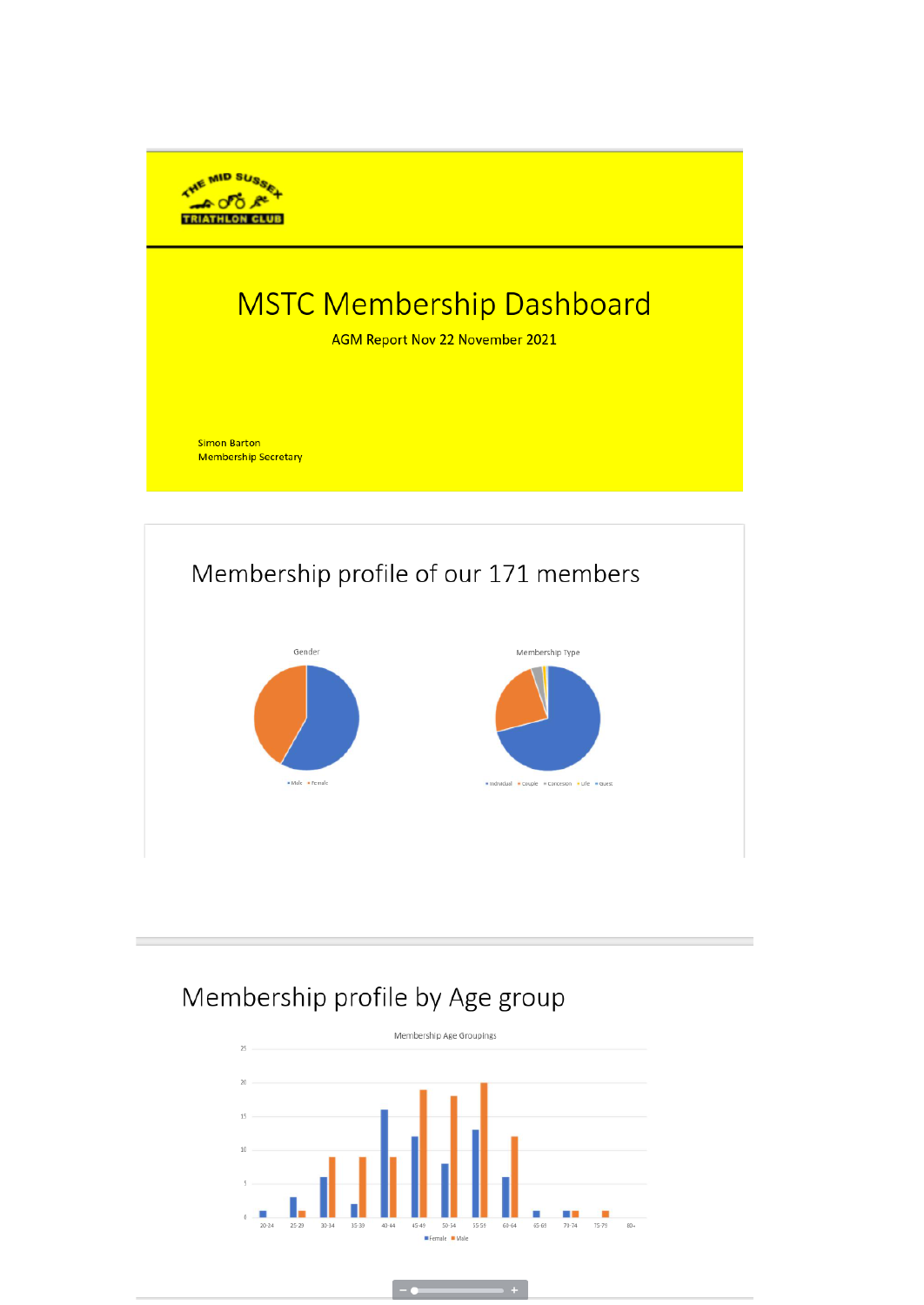



## **Online Charity Nomination Vote**

#### Cancer Support- 10 votes

Chestnut Tree House-12 votes

Echo -4 Votes

Raystede -4 Votes

RNLI-10 Votes

Royal British Legion -1 Vote

Emailed Votes

1 Vote - Royal British Legion (H Doscher)

1 Vote -Raystede (J Williams)

#### 1 vote -RNLI (J Wilkins)

Please select one charity for this year's AGM Nomination. 41 responses